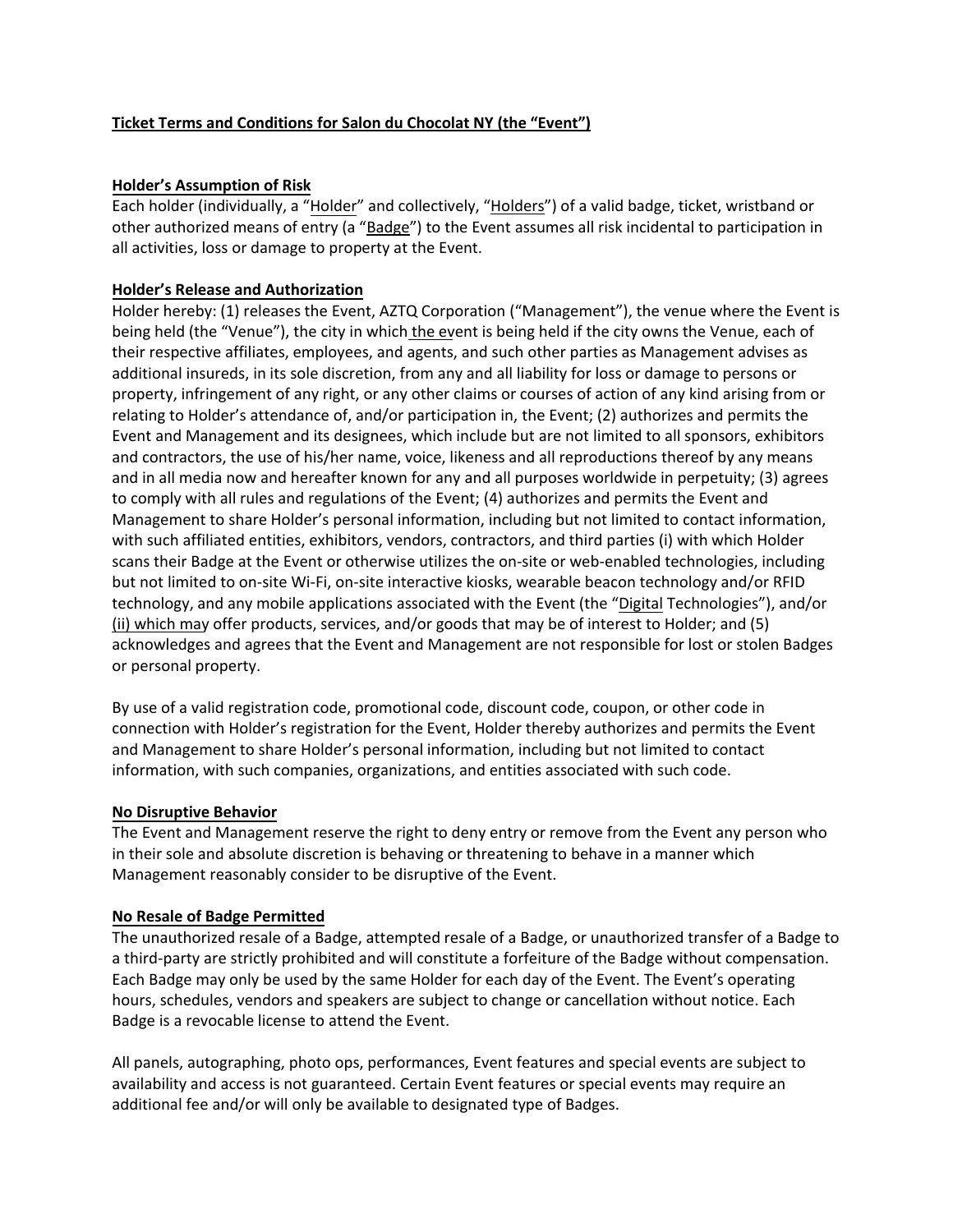Holder acknowledges that there are hazards and risks of physical injury or illness to attendees of the Event and that not all such hazards or risks can be fully eliminated. By accepting this Badge and attending the Event, Holder freely and voluntarily agrees to assume the full risk of bodily injury or property damage, regardless of severity, or death that Holder may sustain as a result of attending the Event, whether or not caused by the negligence or gross negligence of Management.

## **Individuals under 18**

All attendees age 6 or older need a Badge in order to enter the Event. Please note, Management recommends that all individuals under the age of 18 attend with a parent or legal guardian, and all individuals under the age of 13 must be accompanied by a parent or legal guardian at all times at the Event.

Individuals under the age of 18 must obtain the permission of a parent or legal guardian before sending any information to the Event, entering any sweepstakes or contests at the Event, posting any information on the Event website or related websites, or purchasing any goods online related to the Event. The submission of information to the Event or the purchase and/or use of a Badge to the Event is a representation and confirmation that you are age 18 or over or have obtained the consent of a parent or legal guardian. If you are the parent or legal guardian of an Event attendee that is under the age of 18, it is your responsibility to check the suitability of the Event for any individuals in your party regardless of official age restrictions.

The Event's Digital Technologies are neither directed at nor intended for use by individuals under the age of 13. Management does not knowingly collect Personal Information from individuals under the age of 13, and if Management becomes aware that it has inadvertently done so, Management will promptly delete such Personal Information. If you are under the age of 13, do not access or use the Digital Technologies unless under the supervision of a parent or legal guardian, and if you are under the age of 18, do not access or use the Digital Technologies without the express consent of a parent or legal guardian.

# **Cancellation Policy**

Registration Fees for the Event are non-refundable and non-transferable and cannot be reproduced, resold or upgraded. The Event and Management reserve the right to cancel the Event on limited or no notice, and in the event of such cancellation, Holder will not be entitled to a refund for any and all expenses associated with registration.

## **Visual/Audio/Image Release**

In exchange for the opportunity to register and attend the Event, each Holder hereby grants to Management, its employees, agents, and assignees, the absolute and irrevocable right and permission to photograph, film, reproduce, portray and/or otherwise exploit the name, voice, appearance, photograph, image and/or likeness of such Holder at the Event (collectively, "Likeness"), and to use the results and proceeds, without limitation, in materials produced by Management in any and all media, in perpetuity. Holder hereby waives any claim to compensation for use of such Likeness. Holder agrees that Management owns the images and all rights related to them. The images may be used by Management in any manner or media without notifying Holder, such as the Event website, publications, promotions, broadcasts, advertisements, and posters, for advertising or other related purposes. Holder waives any right to inspect or approve the finished images or any printed or electronic matter that may be used with them.